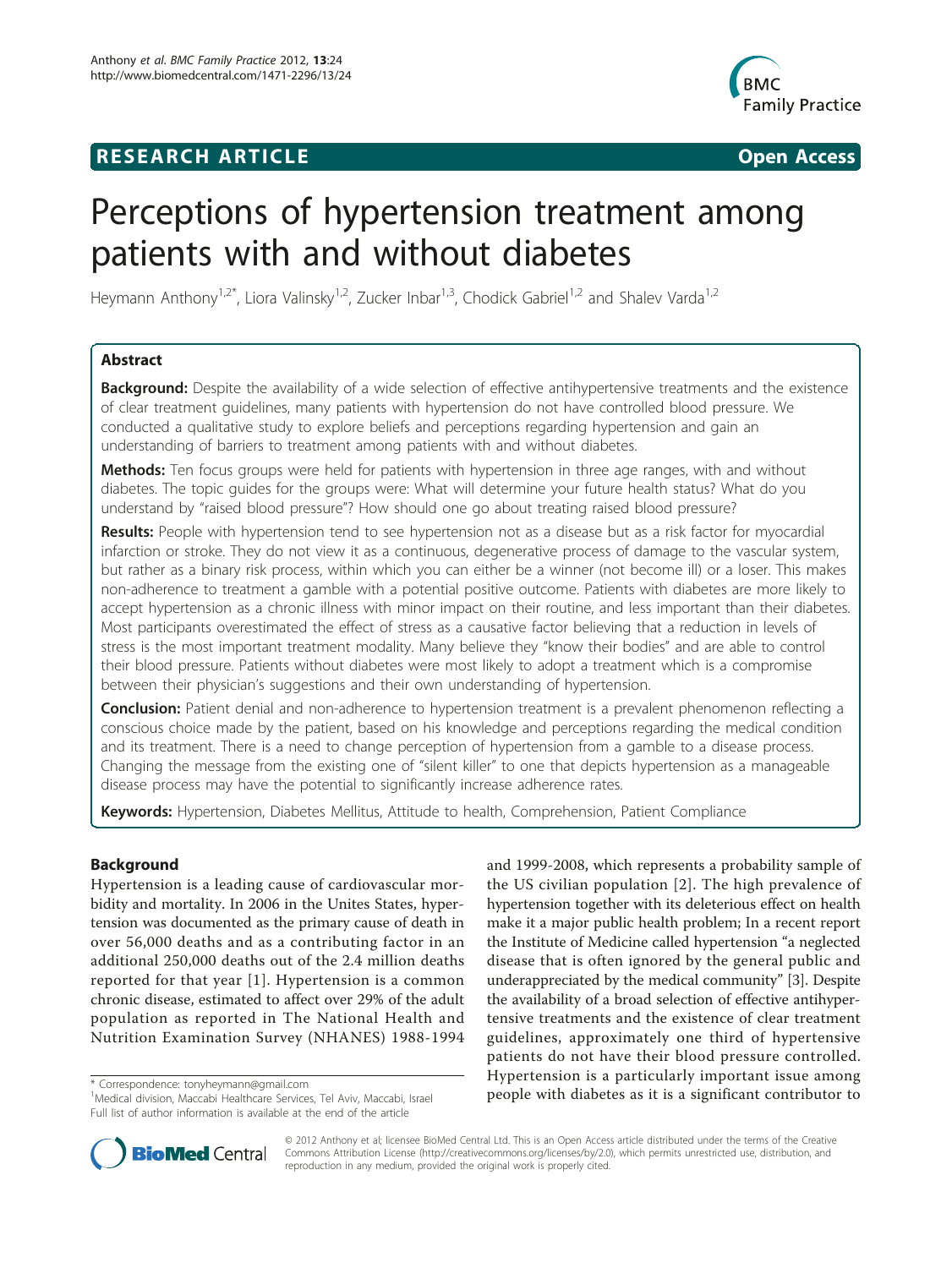complications of diabetes such as kidney failure and retinopathy as well as increasing cardiovascular mortality [[4\]](#page-5-0).

In a study conducted between September 2005 and March 2006 in 26 countries, overall blood pressure (BP) control rate was 33.6% in men and 30.6% in women (P < 0.0001) and was lower in diabetic as compared with nondiabetic patients [[5](#page-5-0)]. Factors affecting BP control can be identified at the level of the patient, the health provider and the health system [\[6](#page-5-0)]. One of the major problems identified in the literature is poor adherence to medication among patients, which has been reported to range between 43% to 88% [\[7](#page-5-0)]. If optimal blood pressure treatment is seen as a combination of medications and lifestyle modifications, the level of adherence to recommendations is even lower [\[8](#page-5-0)]. Hypertension treatment often requires a combination of medications. Patients may choose to take all or some of the prescribed medications resulting in varying levels of non-adherence [\[9](#page-5-0)].

A recent study of 4783 patients who participated in studies whose dosing histories were available through electronic monitoring showed that among patients prescribed once a day antihypertensive drugs, non-persistence is the major problem: half of the patients stopped treatment within a year and 48% admitted to at least one "drug holiday" (not adhering to medications for a short period of time) a year [[10](#page-5-0)]. Patient adherence to prescribed treatment is a complex phenomenon, known to be influenced by patient knowledge and beliefs about his disease and about the benefits and risks of its treatments [[11](#page-5-0)]. Many reasons have been cited which may prevent physicians from treating hypertension effectively. Among those cited is failure to adhere to treatment guidelines, problems in physician-patient communication, a lack of training and skills in lifestyle counseling and work under severe time constraints [\[6](#page-5-0),[12](#page-5-0)]. The difficulty of accepting and coping with a diagnosis of hypertension has been described in a number of studies. In one study as many as 66% of patients had difficulty accepting the diagnosis of hypertension [[13\]](#page-5-0). Patient denial, mistrust and hopelessness regarding hypertension have been reported in a small qualitative study [\[14](#page-5-0)]. Patients with diabetes usually adhere to medication regimes for the treatment of hypertension and are more likely to adhere to these than dietary and lifestyle modifications, but are more willing to do so if their physician advises them to [[15,16\]](#page-5-0). This has become even more important in view of the positive effects of the DASH diet in relation to disease progress in diabetes as well as hypertension [\[17](#page-5-0)].

Possible problems at the health system level include insufficient availability of medical services, cost of medications and poor patient adherence. The focus of this study is on the reasons that patients do not adhere, or adhere only partially to medication and lifestyle regimes.

In spite of the fact that hypertension is easy to identify, and that there are a variety of pharmaceutical and nonpharmaceutical (such as salt reduction, dietary modification and weight loss) evidence-based treatment options available, we are failing miserably at hypertension control. If we can gain an understanding of why people with hypertension who have been advised what they need to do and provided with prescriptions for inexpensive and readily available medications are not adhering to treatment, we will be able to modify the ways in which we communicate with patients in order to increase adherence. The aim of this study was to gain a deeper understanding of the beliefs, attitudes and coping mechanisms of patients with hypertension. We also aimed to examine the differences between males and females, and between younger and older age groups, and the differences between those who had an additional, more severe chronic disease; diabetes, and those who do not, in regards to hypertension and its treatment. Focus group methodology was chosen in order to generate hypotheses for further research. Better understanding of these perceptions can help both the physicians and the health system to develop effective communication strategies to increase patient adherence to hypertensive treatment.

# Methods

# Setting

This qualitative study was conducted in a large publicly financed health maintenance organization with 1.9 million members. Membership is open to all sectors in the general population. A computerized medical record is used and complete clinical data have been collected in a central database since 1995. Based on these data, diabetes and hypertension registries have been developed. These are built using algorithms that identify members who have the disease, and are continually validated by physicians. There are over 250,000 people in the hypertension registry, of which approximately 60,000 are also in the diabetes registry. This study was approved by our institutional review board. Informed consent was not required.

#### Population selection

Participants in the patient focus-groups were randomly selected from the hypertension registry. Randomization was stratified by age, gender and diabetes status, as these factors were expected to influence patient's attitudes regarding hypertension and their mode of management. We produced a list of 150 potential participants, and patients were contacted by phone and asked to participate in focus groups on a health issue. Patients were contacted until the required number was recruited. We did not ask the reasons for non participation. Participants were not aware of the topic of the focus group. They were invited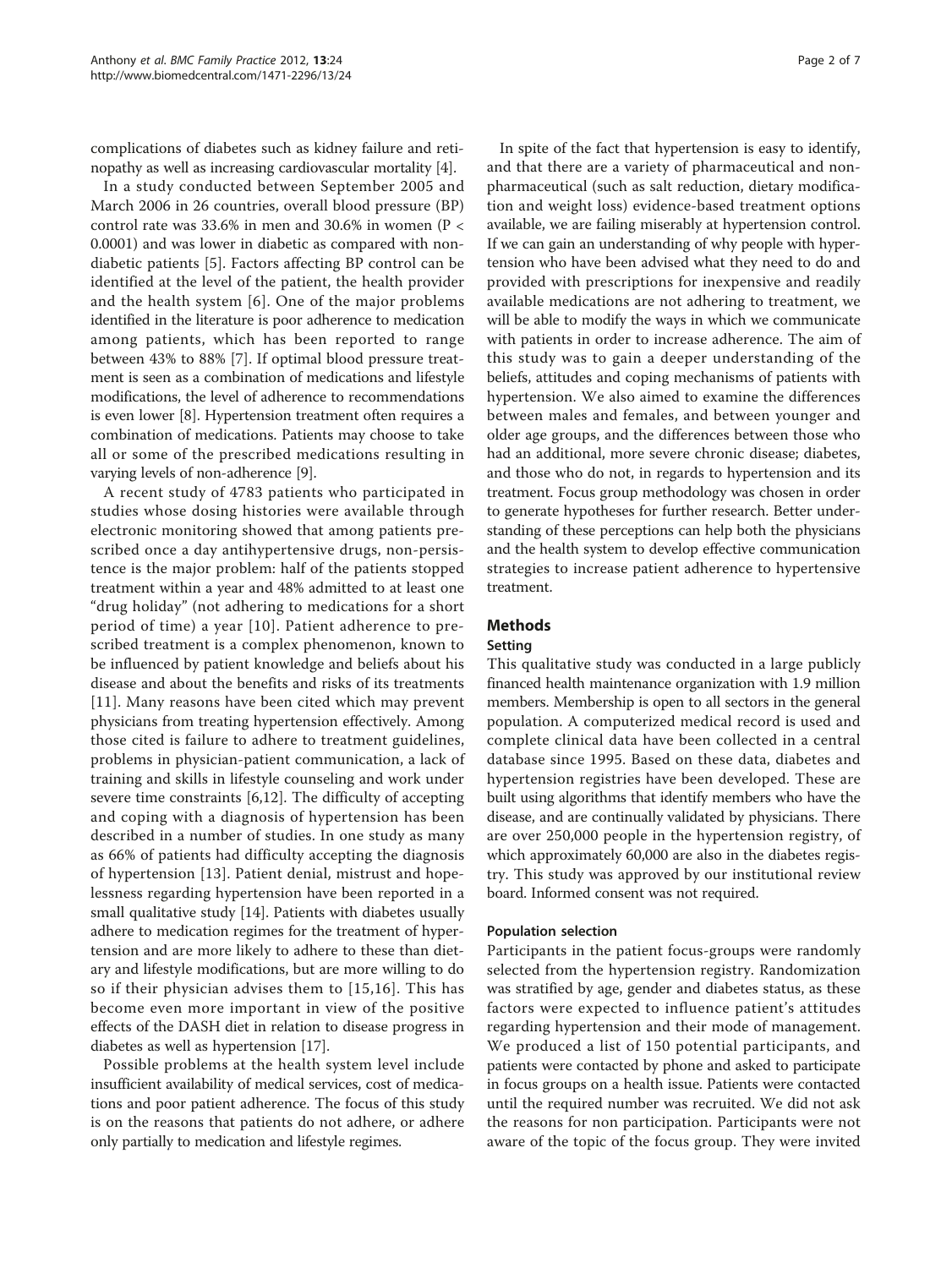to the focus groups by an external expert provider, and were compensated for their time. This was designed to achieve diverse opinions organized by age and gender. The study design was based on several assumptions: That men and women would discuss health issues more freely in separate groups, that attitudes towards hypertension would differ between younger and older patients, and that those who have an additional chronic disease, which is perceived as more severe, may have different attitudes towards chronic disease in general, and hypertension in particular. We therefore conducted separate focus groups were for men and women with hypertension in three age ranges: 41-50, 51-60, 61-70 years (a total of six groups), and for men and women with hypertension and diabetes in two age ranges: 51-60, 61-70 years (a total of four groups). A lower cutoff age of 40 was selected as the majority of patients in the hypertension registry are aged 40 and over, and we felt that we should address the issue in a relatively homogenous group, as it may be that treating a much younger hypertensive is a totally different issue.

# Focus-group preparation

Topic guides for the patient groups were developed by a multidisciplinary team which consisted of a health promotion expert, primary care physicians, nurses and social psychologists. The topic guide for the patient's focus group covered the following domains:

1) What will determine your future health status (Probe: current health situation, lifestyle, luck, and genetics).

2) What do you understand by "raised blood pressure" (Probe: causes, risks, treatments, personal and family experiences, impact on function).

3) How should one go about treating raised blood pressure? (Probe: difficulties, side effects of treatments including impact on sexual function, coping mechanisms, attitudes of primary care medical team).

# Focus-group sessions

These were facilitated by one of two psychologists. The male psychologist ran the male groups and the female psychologist the other groups. Each session included 7- 10 participants and lasted 1.5-2 hours. Sessions began with brief introductions followed by a short discussion on health in general, and how participants view their own health. Hypertension was introduced as the subject of the study using open questions included in the topic guide. New topics were introduced after everyone wishing to express their opinions had finished doing so. Having obtained consent discussions were audio taped and transcribed verbatim, in addition to documentation of the discussion by the psychologists during the sessions.

The venue selected for the sessions was not identified with any health organization. Participants were not informed at any point who is conducting the study, what the aim of the study is, or how participants were selected.

# Data analysis

The same or following day the written notes were typed and compared with the audiotape. An overview grid was constructed which provided a descriptive summary with topic headings on one axis and focus group identifiers on the other [\[18](#page-6-0)]. The strength of consensus for each topic was assessed. The break characteristics used to differentiate subsets of the target population were age, patients who also had diabetes and patient gender. The material collected in the focus groups was analyzed for recurrent themes separately by several experts, and cross referenced to identify incidents of misidentification. Central categories were identified within the material, and documented according to the pre-identified research questions. Deviant cases were discussed. The summaries were then reviewed again, to verify, adjust and re-allocate categories. Lastly, the relationship between the categories and the dynamics between them were presented as power fields within which the research issue is examined [[19](#page-6-0)]. The number of groups selected reflects the minimal number that is necessary to represent the relevant populations. The number of groups and population distribution within each group were determined by the minimal number required to obtain an appropriate picture of the research issues as presented in the research questions. The number of groups necessary was determined by the variety and the size of each of the sub-populations in the hypertension registry. In this way we determined that our samples were of sufficient size, number and variety to ensure a reasonable level of information saturation.

# Results

We conducted ten focus groups, with 86 patients: 42 men and 44 women Of these, 37 participants had both hypertension and diabetes. Most of the participants initially denied having "hypertension", and when coaxed, all agreed that they had a "blood pressure problem" or that occasionally their blood pressure was higher than normal. The first issue that was brought up was the issue of health in general, and future health in particular. The word/phrase codes that were dominant regarding the question of future health status were "stress" and "lifestyle". Participants did not, in general, bring up the issue of chronic illness in general, or diabetes in particular. The issue of hypertension was not mentioned by any participant. Regarding the question of "What do you understand by raised blood pressure?" the highest ranking code by far was "stress". Codes relating to chance/fate were also dominant in this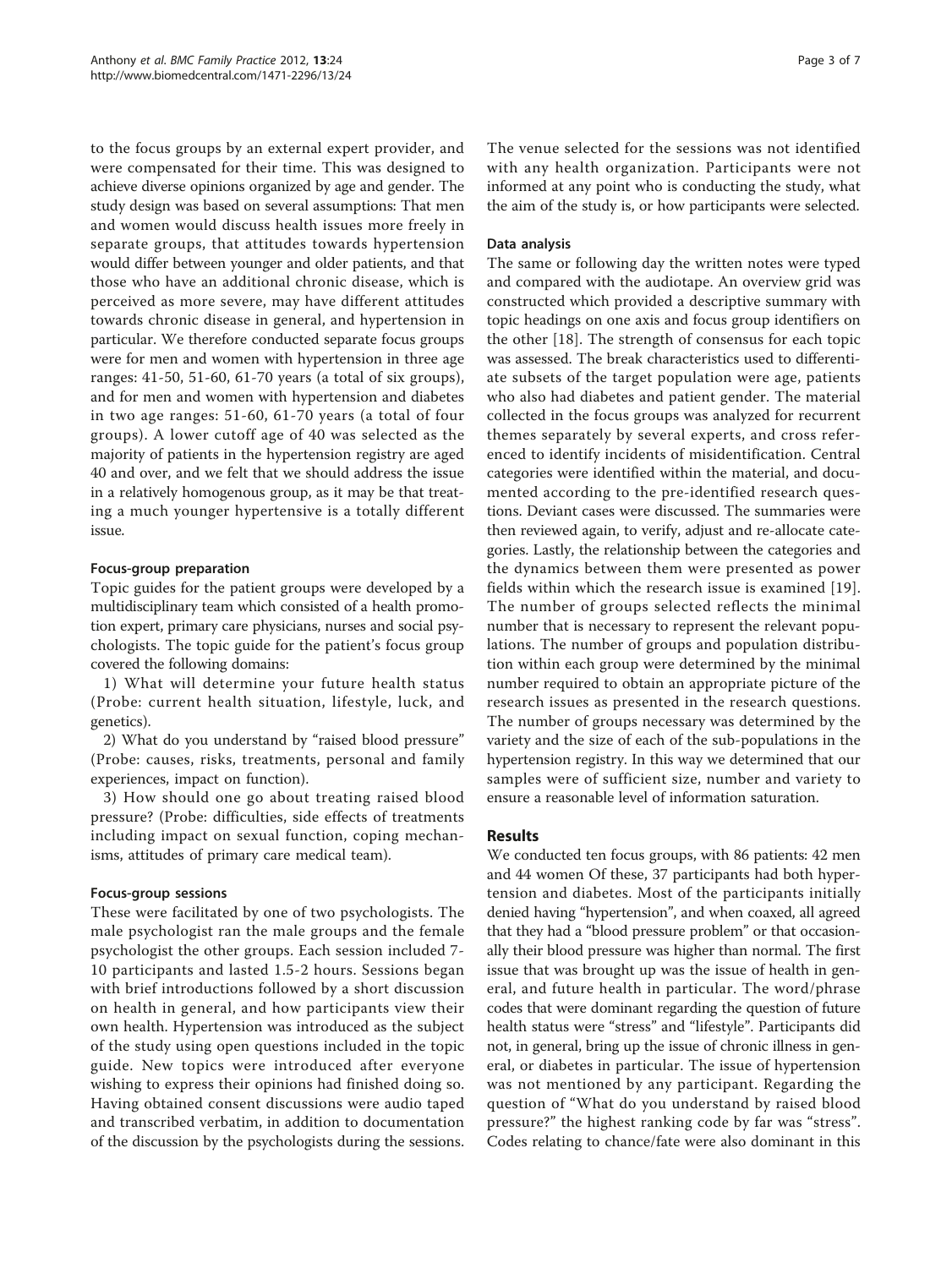part of the discussion as were health outcomes such as "stroke heart attack". The dominant codes that were recorded regarding the treatment question were "medications", "stress". Side effects came low in the ranking. The focus groups were divided according to gender because our assumption was that the medications' effect on sexual function would be an important theme. This turned out not to be the case.

#### Patients' perception of hypertension

Patients with diabetes regard hypertension as just another health problem: "It is a disease like any other disease and it has treatment... pills and diet"

All patient groups expressed the view that hypertension is less of a disease and more of a risk factor because of its potential for dramatic events: "It is a silent disease called 'the silent killer'... it is very dangerous mainly since you do not feel it and it causes severe damage... it kills". "With hypertension you feel healthy... there are no ill effects... you take a pill and you can forget. In diabetes it is a different story. It's a different feeling and demands my full attention... you can't forget it."

Most patients in both groups avoid calling hypertension a disease, because of its asymptomatic nature. "It is a limitation but not a disease because you feel healthy"

However patients with diabetes who already have a chronic disease label, are willing to accept that hypertension is a chronic condition. Patients without diabetes generally found it difficult to accept that hypertension is a chronic condition and see it as a physiological reaction to stress.

"I see it as a problem and not a disease... "

"Blood pressure is a control light of the body.... When it is high it is a sign that something is wrong and you need to treat it"

A recurrent theme in the discussions was that the patients attribute personal stress as a significant cause of their elevated blood pressure and as a result they view stress reduction as an effective way to control it.

"I learned not to get angry and not have my feelings hurt but when I get angry even about something small I feel how my blood pressure rises"

The discussions exposed gaps in the patient understanding of the hypertension, its possible consequences and the factors affecting it. This was clearly expressed by the diabetic patients who reported that the explanation they received regarding diabetes was much more comprehensive than the explanation received regarding hypertension. Both groups felt that hypertension does not cause immediate damage, and is in fact similar to a time bomb, which can either explode or not. Diabetic patients specifically stated that while diabetes is an insidious disease that causes immediate damage, hypertension is more like a risk factor for future events.

#### Patient modes of management

Patients presented a few modes of coping with hypertension, depending on their individualized perceptions regarding the disease and its treatments:

#### Full adherence

A minority of the participants followed a combination of adherence to medications and "drastic" lifestyle modifications

#### Compromise

This mode reflects a compromise between the 'ideal treatment' and 'palatable' treatment which is reached by balancing the perceived importance of the treatment and the degree of disruption to their desired lifestyle that this treatment involves. These patients found it easier to comply with taking pills than to change their diet, quit smoking or exercise.

"... so I take pills, sometimes eat healthy, swim a little... I am not willing to invest everything in health, hypertension will not disrupt my lifestyle". It seems that even the random occurrences of forgetting to take a pill or to renew the prescription on time comes from a decision to not to put too much thought and effort into the treatment.

Self-adjustment: These patients modulate their doctor's orders. They believe they "know their bodies" and hence have a better ability to better control their blood pressure. They tend to overestimate the effect stress carries on blood pressure: "I learned to control stress and according to that I lower the dosage of my pills or increase it". Out of the treatment modalities, they tend to prefer lifestyle modifications over medications which they often perceive as a mechanistic and impersonal approach.

No treatment: There are patients who not treat their blood pressure, either because they deny having elevated blood pressure or they deny the need to treat it. By denying the disease they avoid facing the anxiety that is associated with the diagnosis.

"If there is high blood pressure, I do not want to know... thinking of that makes me anxious... I am healthy because I feel healthy"

There are patients who stopped taking anti-hypertensive medication because they view hypertension as a temporary state and not as a lifetime diagnosis. Some stopped their treatment because they had an adverse reaction and for them that was the only negative manifestation of their blood pressure: "The doctor found that I have blood pressure. The pill caused heartburn so I stopped taking it."

Patients who also had diabetes described two different coping strategies for dealing with their hypertension. Some saw hypertension as a separate and less important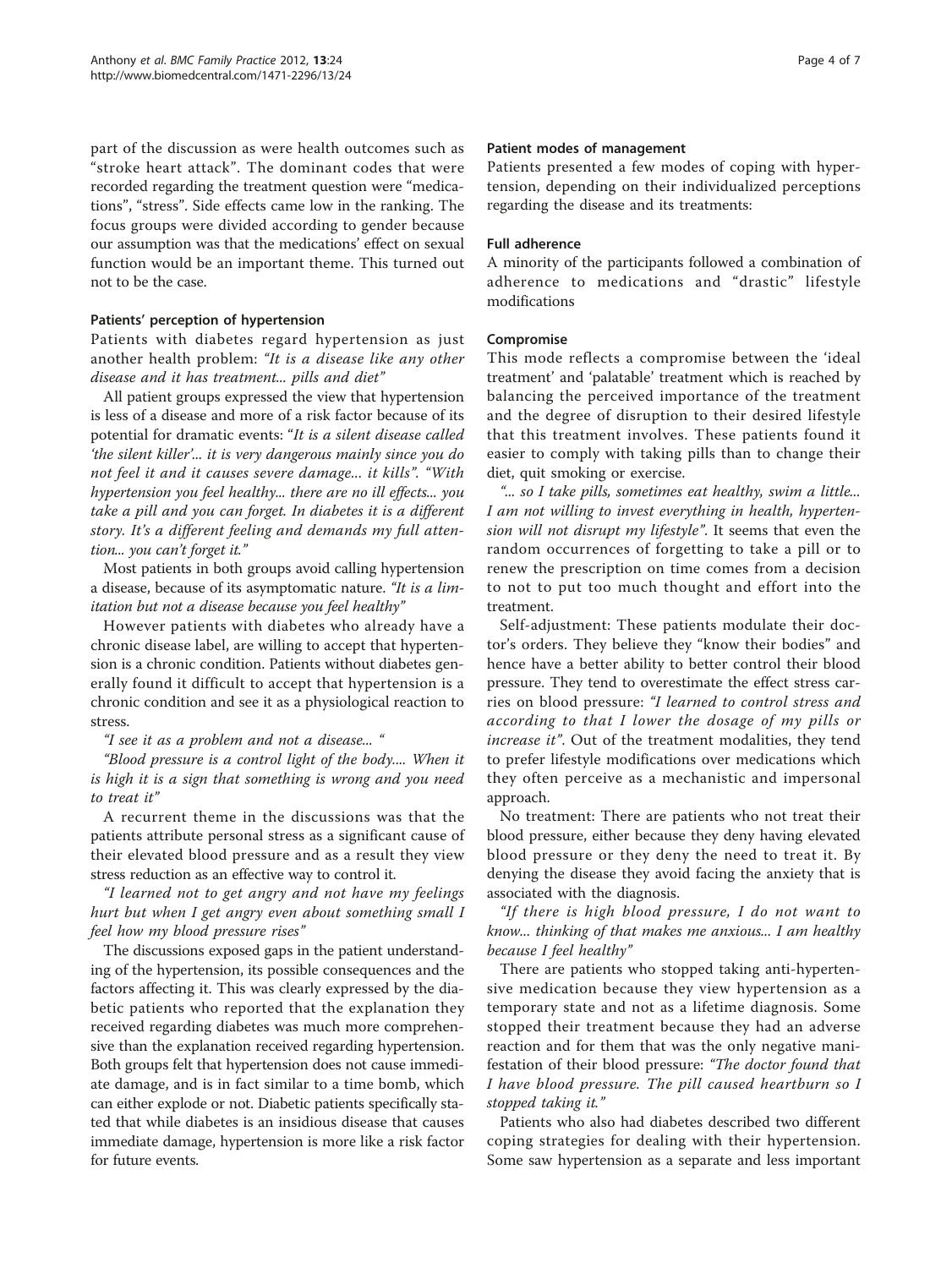part of their routine and represented by the "compromise group": "Hypertension is a small issue for me. I take pills because they are part of my life today but no more than that. Most of my energy is invested in diabetes." Others dealt with both conditions using a holistic "Full adherence" approach: " The diabetes forces me... it screams at me and in order to deal with it I need to be strict. So there is no separation of hypertension from diabetes... you live a more healthy life". Another patient stated: " If you want to live a long life you need to be active, live a strictly healthy lifestyle and deal with all disease. So that diabetes, cholesterol and hypertension are all in the same basket."

Table 1 summarizes the main differences between those hypertensive patients with and without diabetes.

#### **Discussion**

Listening to patients as "experts" is essential in addressing barriers to adherence with medical advice [[20\]](#page-6-0). In this study we explored some of the attitudes and perceptions held by hypertensive patients with and without diabetes, regarding hypertension and its management. When comparing between the two groups, we found several differences. Patients with diabetes are more accepting of the fact that hypertension is a chronic condition that needs to be treated systematically for the duration. This may be related to their having accepted their role as a patient with a chronic illness in relation to diabetes, and also to their being, as a rule, older than participants without diabetes, and therefore more open to the deterioration of health associated with ageing. Patients with diabetes saw hypertension treatment as non-burdensome in comparison with the rigors of caring for their diabetes. There was one major issue, however, which was common to all participants: the view that hypertension is a gamble, which can either have or not have serious effects in the future. The well-established positioning of hypertension as the 'silent killer' may have captured the public imagination but it also may have a distinct downside: it downplays the

Table 1 Summary of focus group findings

chronic damage caused by hypertension. This was clearly expressed in the focus group discussions by one diabetic patient who visualized hypertension as a snake that can quietly and suddenly strike you and diabetes as a worm that eats you slowly. As a result, patients view non-adherence with treatment as a type of gamble which may be successful so long as no catastrophe happens. This finding adds an explanatory layer to findings from a recent qualitative study that found that patients see hypertension as a serious disease but do not adhere to treatment [[21\]](#page-6-0). We can only speculate that if patients were better informed about the chronic damage inevitably caused by exposure to elevated blood pressure, then they would be more inclined to adhere to their advised treatment, since fear of complications was shown to be a solid reason for treatment adherence [\[22\]](#page-6-0).

The focus group discussions showed that in general most patients are aware of the recommendations to combine medical treatment with lifestyle modification. However, only a minority of them adhered to these recommendations. More commonly, patients choose to combine only some of the recommended treatment elements (e.g. pharmacotherapy, dietary salt reduction etc.) and only to a certain extent. Patients' selection of a mode of management is influenced on the one hand by their perceptions regarding the dangers of hypertension and the necessity of treatment and by their personal experiences and beliefs about the various treatment modalities. The lay perception of stress as a dominant cause of hypertension can be found in many cultures and supports the tendency of these patients to abandon their pharmacotherapy and adopt less established treatment modalities such as meditation [\[21,22](#page-6-0)], or, as we found, to take their medications only when they are feeling stressed.

At the other end of the spectrum there are patients who focus on adhering to medications, and view it as a sufficiently appropriate substitute to the more demanding and time consuming recommended lifestyle changes.

| <b>Issue</b>                                  | Hypertensive patients with diabetes                                                                                                                                        | Hypertensive patients without diabetes                                                                               |
|-----------------------------------------------|----------------------------------------------------------------------------------------------------------------------------------------------------------------------------|----------------------------------------------------------------------------------------------------------------------|
| Hypertension as a<br>disease                  | Accept that hypertension is a chronic disease                                                                                                                              | See hypertension as a temporary physiological reaction<br>to stress                                                  |
| Importance of<br>hypertension                 | Hypertension has the potential to cause major damage but minor in Hypertension has the potential to cause major damage<br>comparison with diabetes                         |                                                                                                                      |
| Impact of disease                             | As opposed to diabetes, which cause cumulative damage<br>hypertension does no immediate damage and is a long term risk<br>factor for an outcome that may or may not happen | Hypertension does no immediate damage and is a long<br>term risk factor for an outcome that may or may not<br>happen |
| Coping<br>mechanisms                          | Treatment is easy compared to care of diabetes and becomes part of<br>their routine                                                                                        | Treatment can be overwhelming and there are several<br>different coping mechanisms                                   |
| Impact of<br>medication on<br>sexual function | Effect is acknowledged but thought to be minor compared with<br>diabetes                                                                                                   | None of the male participants acknowledged any<br>impact                                                             |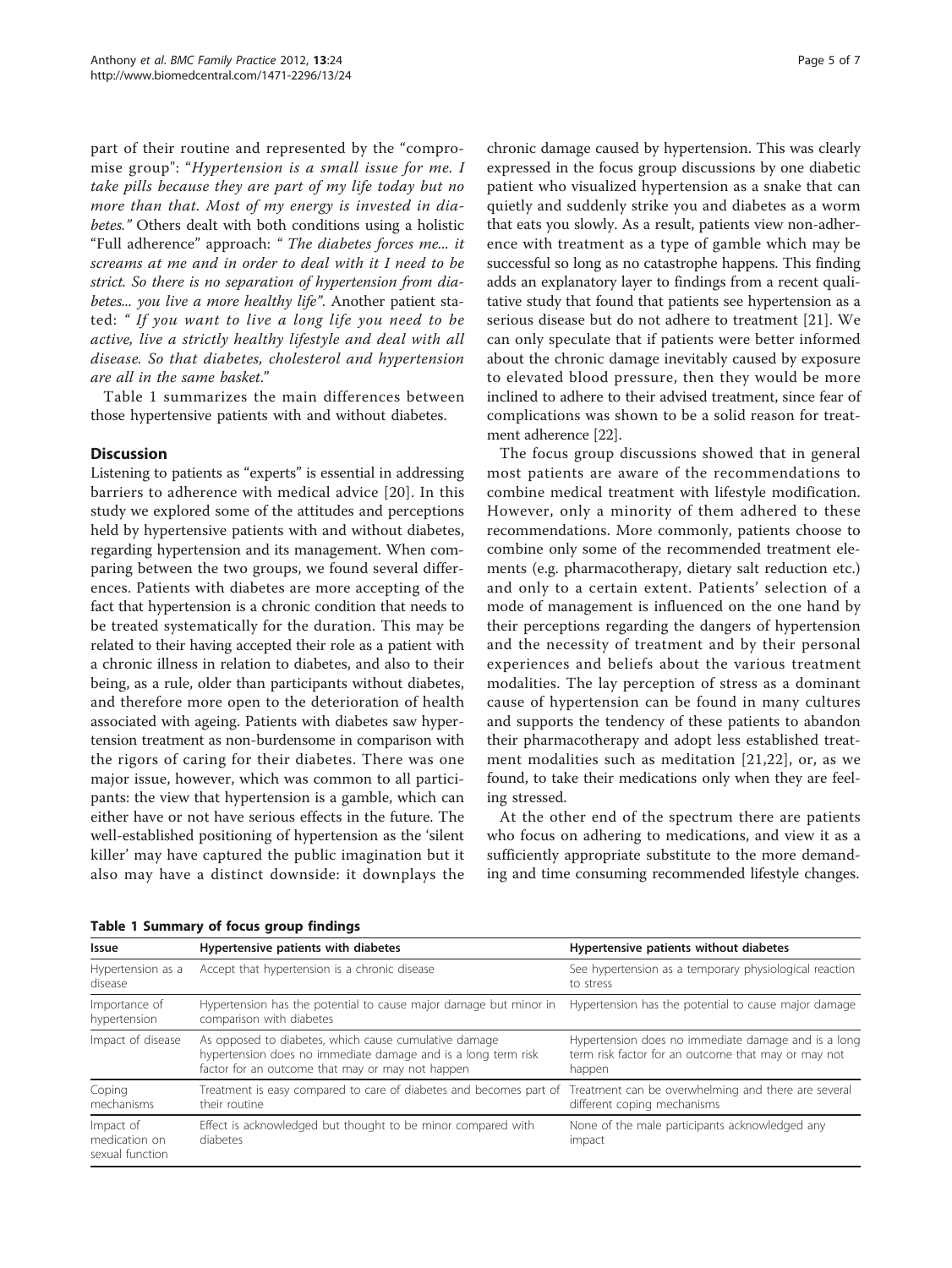<span id="page-5-0"></span>Finding better ways of communicating with patients regarding hypertension treatment, and particularly in relation to lifestyle changes is essential [\[23,24\]](#page-6-0).

A possible strategy to improve hypertension management is public education both for the general population and people with hypertension [[25](#page-6-0)]. Insights obtained from these focus groups specifically regarding misconceptions about potential damage from hypertension should be further investigated and used to formulate future educational messages.

Strengths and limitations: Focus group study design is used to generate a hypothesis. These focus groups enabled us to gain a deeper understanding of patients' perceptions of the term "hypertension" and of possible sources of miscommunication in the clinical setting, due to the open discussions that occurred in the groups. Holding separate focus groups for patients of different ages and genders can expose a wide range of views that are not usually expressed in the routine patient-doctor encounter. One of the major limitations of the study is that participants in the focus groups do not form a representative sample of the population. Our research design did not allow us to identify ethnic or socioeconomic differences between those who agreed to participate in the focus groups and those that declined. More importantly the mere participation in focus groups select a population with higher health awareness so it is expected that the group discussions gave an underestimated picture of patients' non adherence. It may be that the authors (ADH and LV) who were present during the discussions which formulated the topic guides may have unduly influenced their formulation.

# Conclusion

This study suggests that patients as a rule do not see hypertension as a chronic disease requiring adherence to treatment recommendations, but rather as a health condition mainly related to stress, that may actually have no consequences if left untreated. Although we found little difference between age and gender groups, patients with diabetes have a different view of hypertension than those who do not. Patient denial and non-adherence with hypertension treatment seems to be a prevalent phenomenon reflecting a conscious active choice made by the patient, based on his knowledge and perceptions regarding the medical condition and its treatment. Specifically referring to hypertension as an illness, highlighting the chronic damage caused by exposure to high values of blood pressure and providing patients with information about the importance of the various treatment modalities in a way that would address their individual reservations may improve control of both diabetes and hypertension.

# Funding

There was no external funding for this research.

#### Author details

<sup>1</sup>Medical division, Maccabi Healthcare Services, Tel Aviv, Maccabi, Israel. <sup>2</sup>Sackler Faculty of Medicine, Tel Aviv University, Tel Aviv, Maccabi, Israel. <sup>3</sup>Ministry of Health, Jerusalem, Israel.

#### Authors' contributions

The study was conceived by ADH, VS and LV. ADH and LV ran the focus groups and edited the manuscript. IZ wrote the manuscript. VS and GH helped with the analysis, reviewed and edited the manuscript. All authors read and approved the final manuscript.

#### Competing interests

The authors declare that they have no competing interests.

Received: 29 July 2011 Accepted: 26 March 2012 Published: 26 March 2012

#### References

- 1. American Heart: Heart Disease and Stroke Statistics–2010 Update. A Report From the American Heart Association. Dallas, Texas: American Heart Association; 2010, e46-e215.
- 2. Egan BM, Zhao Y, Axon RN: [Trends in prevalence, awareness, treatment,](http://www.ncbi.nlm.nih.gov/pubmed/20501926?dopt=Abstract) [and control of hypertension 1998-2008.](http://www.ncbi.nlm.nih.gov/pubmed/20501926?dopt=Abstract) JAMA 2010, 303(20):2043-50.
- IOM (Institute of Medicine): A Population-Based Policy and Systems Change Approach to Prevent and Control Hypertension Washington, DC: The National Academies Press; 2010.
- 4. Campbell NR, Gilbert RE, Leiter LA, Larochelle P, Tobe S, Chockalingam A, Ward R, Morris D, Tsuyuki RT, Harris SB: [Hypertension in people with type](http://www.ncbi.nlm.nih.gov/pubmed/21918140?dopt=Abstract) [2 diabetes: Update on pharmacologic management.](http://www.ncbi.nlm.nih.gov/pubmed/21918140?dopt=Abstract) Can Fam Physician 2011, 57(9):997-1002, e347-53.
- 5. Thoenes M, Neuberger HR, Volpe M, Khan BV, Kirch W, Böhm M: [Antihypertensive drug therapy and blood pressure control in men and](http://www.ncbi.nlm.nih.gov/pubmed/19798089?dopt=Abstract) [women: an international perspective.](http://www.ncbi.nlm.nih.gov/pubmed/19798089?dopt=Abstract) Journal of Human Hypertension 2010, 24(5):336-44.
- 6. Ogedegbe G: [Barriers to optimal hypertension control.](http://www.ncbi.nlm.nih.gov/pubmed/18772648?dopt=Abstract) The Journal of Clinical Hypertension 2008, 10:644-646.
- 7. Erdine S: Compliance with the treatment of hypertension: the potential of combination therapy. Journal of Clinical Hypertesnion 2010, 12:40-46.
- 8. Neutel CI, Campbell NR: [Changes in lifestyle after hypertension diagnosis](http://www.ncbi.nlm.nih.gov/pubmed/18340389?dopt=Abstract) [in Canada.](http://www.ncbi.nlm.nih.gov/pubmed/18340389?dopt=Abstract) Canadian Journal of Cardiology 2008, 24(Neutel CI, Campbell NR):199-204.
- 9. National Institute of Health, National Heart, Lung and Blood Institute NIH/ NHLBI: JNC 7 express: The Seventh Report of the Joint National Committee on Prevention, Detection, Evaluation and Treatment of High Blood Pressure: U.S. s.l.: U.S. Department of Health and Human Services, NIH/ NHLBI 2003.
- 10. Vrijens B, Vincze G, Kristanto P, Urquhart J, Burnier M: [Adherence to](http://www.ncbi.nlm.nih.gov/pubmed/18480115?dopt=Abstract) [prescribed antihypertensive drug treatments: longitudinal study of](http://www.ncbi.nlm.nih.gov/pubmed/18480115?dopt=Abstract) [electronically compiled dosing histories.](http://www.ncbi.nlm.nih.gov/pubmed/18480115?dopt=Abstract) BMJ 2008, 336(7653):1114-7.
- 11. Krousel-Wood M, Thomas S, Muntner P, Morisky D: Medication adherence: a key factor in achieving blood pressure control and good clinical outcomes in hypertensive patients., Current Opinion. Cardiology 2004, 19:357-362.
- 12. Hill MN: [Barriers to hypertension care and control.](http://www.ncbi.nlm.nih.gov/pubmed/10995519?dopt=Abstract) Current Hypertension Reports 2000, 2:445-450.
- 13. Jokisalo E, Kumpusalo E, Enlund H, Takala J: Patients' perceived problems with hypertension and attitudes towards medical treatment. J Human Hypertension 2001, 15:755-761.
- 14. Wexler R, Elton T, Pleister A, Feldman D, Grant RW, Devita NG, Singer J: Barriers to blood pressure control as reported by African American patients. Natl Med Assoc 2009, 101(6):597-603.
- 15. Meigs DE, DE Meigs JE: Polypharmacy and Medication Adherence in Patients With Type 2. Diabetes Diabetes Care May 2003, 26:1408-1412.
- 16. Egede LE: Lifestyle Modification to Improve Blood Pressure Control in Individuals With Diabetes: Is physician advice effective? Diabetes Care March 2003, 26:602-607.
- 17. Liese AD, Nichols M, Sun X, D'Agostino RB, Haffner SF: Adherence to the DASH Diet Is Inversely Associated With Incidence of Type 2 Diabetes: The Insulin Resistance Atherosclerosis Study. Diabetes Care August 2009, 32:1434-1436.